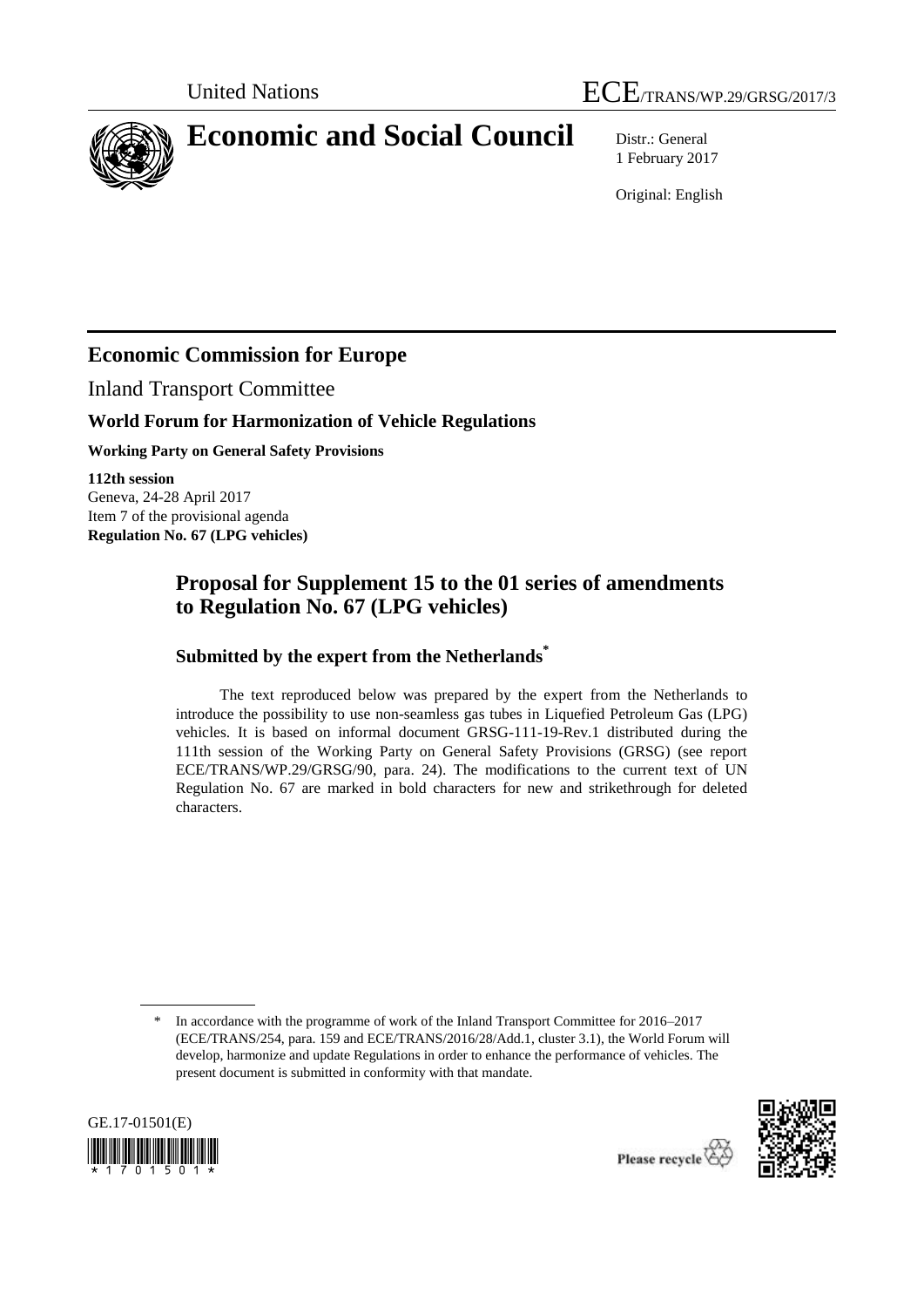## **I. Proposal**

*Table of Contents, Annexes,* insert a reference to the new Annex 15 to read (and renumber the references to Annexes 15 to 17 to read Annexes 16 to 18):

"**15 Provisions regarding the approval of non-seamless fuel line and/or couplings**"

*Insert new paragraphs 2.21. to 2.23.*, to read:

- "**2.21.** *"Non-seamless fuel line"* **means tubing which has been designed not to flex in normal operation and through which LPG flows.**
- **2.22.** *"Coupling"* **means a connector used in joining a piping, tubing or hose system.**
- **2.23.** *"Gas tube"* **means seamless fuel line made out of copper or stainless steel or steel with corrosion-resistant coating**."

*Paragraphs 6.4. to 6.14.,* renumber as paragraphs 6.4. to 6.15. and amend to read:

"6.4. - 6.**15**. Provisions regarding other components

The other components, which are shown in Table 1, shall be type approved pursuant to the provisions laid down in the annexes which can be determined from the table.

### **Table 1**

| Paragraph | Component                                          | Annex             |
|-----------|----------------------------------------------------|-------------------|
| 6.4.      | Fuel pump                                          | $\overline{4}$    |
| 6.5.      | Vaporizer<br>Pressure regulator <sup>1</sup>       | 6                 |
| .         | .                                                  | $\cdot\cdot\cdot$ |
| 6.14.     | Pressure relief device                             | 3                 |
| 6.15.     | Non-seamless fuel lines and couplings <sup>1</sup> | 15                |

 $\frac{1}{2}$  Either combined or separate.

<sup>2</sup> Only applicable when the gas dosage actuator is not integrated in the gas injection device.<br><sup>3</sup> Applicable only when the operating pressure of the gas mixing piece exceeds 20 kPa (Class)

Applicable only when the operating pressure of the gas mixing piece exceeds 20 kPa (Class 2)."

*Paragraphs 6.15. to 6.15.13.2.4.,* renumber as paragraphs 6.16. to 6.16.13.2.4.

*Paragraph 9.3.*, renumber the reference to "Annexes 8, 10 and 15" to read "Annexes 8, 10 and **16**".

*Paragraph 17.1.7.5.,* renumber the reference to Annex 17 to read Annex **18**.

*Paragraph 17.1.8.1.,* renumber the reference to Annex 16 to read Annex **17**.

*Paragraph 17.3.1.9.,* amend to read:

"17.3.1.9. Gas tubes**, non-seamless fuel line** and**/or** hoses;"

*Paragraph 17.7.1,* amend to read:

"17.7.1. Gas tubes shall be made of seamless material: either copper or stainless steel or steel with corrosion-resistant coating **of:**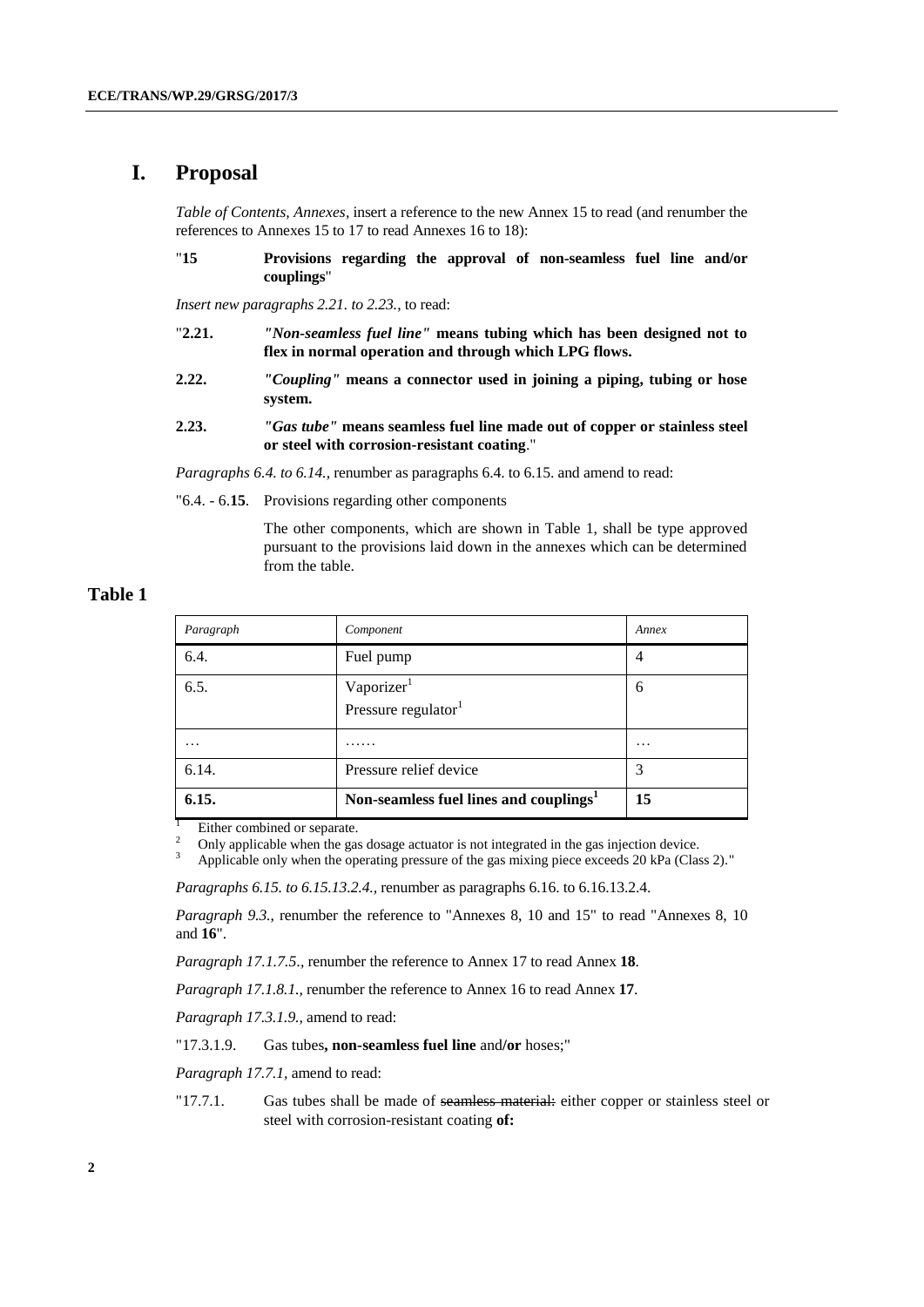**(a) Seamless material; or**

**(b) Non-seamless material, complying with the applicable test according to the provisions of Annex 15 on the approval of non-seamless fuel line and/or couplings**."

### *Annex I*

*Insert new items 1.2.4.5.19. to 1.2.4.5.20.3.,* to read:

| "1,2.4.5.19.  | <b>Non-seamless fuel line</b> |
|---------------|-------------------------------|
| 1.2.4.5.19.1. |                               |
| 1.2.4.5.19.2. |                               |
| 1.2.4.5.19.3. |                               |
| 1.2.4.5.20.   | Coupling(s)                   |
| 1.2.4.5.20.1. |                               |
| 1.2.4.5.20.2. |                               |
| 1.2.4.5.20.3. |                               |
|               |                               |

*Items 1.2.4.5.19. to 1.2.4.5.19.5. (former),* renumber as items 1.2.4.5.21. to 1.2.4.5.21.5.,

#### *Annex 2B, item 1,* amend to read:

"1. LPG equipment considered:2

……

Pressure/temperature sensor

LPG filter unit

#### **Non-seamless fuel line**

#### **Coupling**

Multi-component"

*Annex 2B – Appendix, item 1,* amend to read:

"1. Container characteristics from the parent container (configuration 00):

(a) Trade name or mark: .............................................................................

… ……

(i) Configuration of accessories fitted to container: see Table 1.

### **Table 1**

| No.      | <i>Item</i>            | <b>Type</b> | Approval No. | Extension No. |
|----------|------------------------|-------------|--------------|---------------|
| a        | 80 per cent stop valve |             |              |               |
| $\cdots$ | .                      |             |              |               |
|          | Pressure relief device |             |              |               |
|          | <b>Coupling</b>        |             |              |               |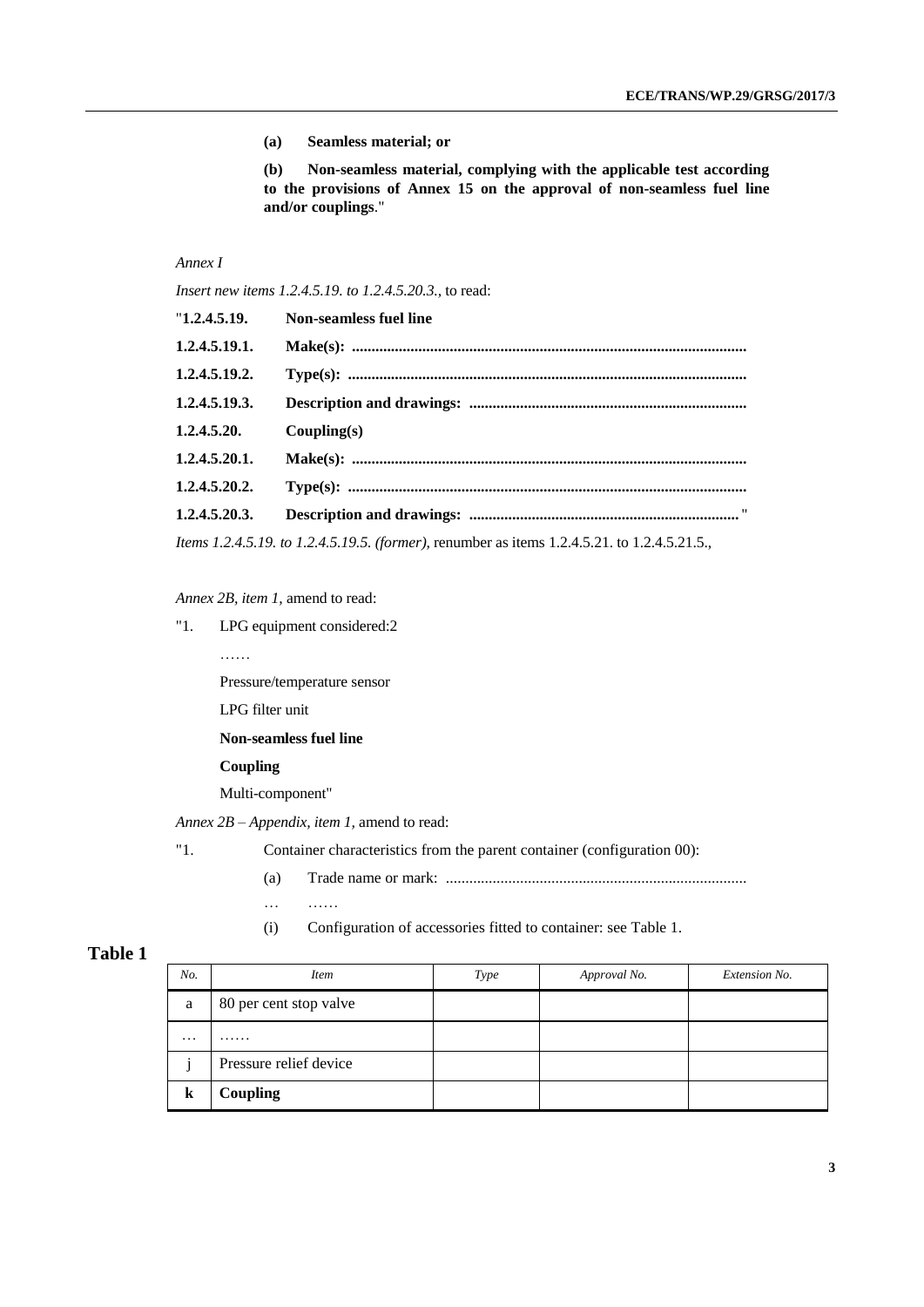#### *Annex 3*

*Paragraph 1.6.,* renumber the reference to Annex 15 to read Annex **16** (13 times). *Paragraph 2.6.,* renumber the reference to Annex 15 to read Annex **16** (10 times). *Paragraph 3.6.,* renumber the reference to Annex 15 to read Annex **16** (13 times). *Paragraph 4.6.,* renumber the reference to Annex 15 to read Annex **16** (13 times). *Paragraph 4.7.,* renumber the reference to Annex 15 to read Annex **16**. *Paragraph 5.6.,* renumber the reference to Annex 15 to read Annex **16** (10 times). *Paragraph 6.6.,* renumber the reference to Annex 15 to read Annex **16** (4 times). *Paragraph 7.6.,* renumber the reference to Annex 15 to read Annex **16** (11 times). "

#### *Annex 4*

*Paragraph 6.1.,* renumber the reference to Annex 15 to read Annex **16**. *Paragraph 6.2.,* renumber the reference to Annex 15 to read Annex **16** (10 times).

#### *Annex 5*

*Paragraph 6.1.,* renumber the reference to Annex 15 to read Annex **16** (10 times). *Paragraph 6.2.,* renumber the reference to Annex 15 to read Annex **16** (6 times).

#### *Annex 6*

*Paragraph 6.1.,* renumber the reference to Annex 15 to read Annex **16** (12 times). *Paragraph 6.2.,* renumber the reference to Annex 15 to read Annex **16** (6 times).

#### *Annex 7*

*Paragraph 1.6.,* renumber the reference to Annex 15 to read Annex **16** (12 times). *Paragraph 1.7.,* renumber the reference to Annex 15 to read Annex **16**. *Paragraph 2.6.,* renumber the reference to Annex 15 to read Annex **16** (12 times). *Paragraph 3.6.,* renumber the reference to Annex 15 to read Annex **16** (12 times). *Paragraph 4.6.,* renumber the reference to Annex 15 to read Annex **16** (12 times).

*Annex 8, paragraph 6.,* renumber the reference to Annex 15 to read Annex **16** (12 times).

#### *Annex 11*

*Paragraph 1.6.,* renumber the reference to Annex 15 to read Annex **16** (10 times). *Paragraph 2.6.,* renumber the reference to Annex 15 to read Annex **16** (6 times).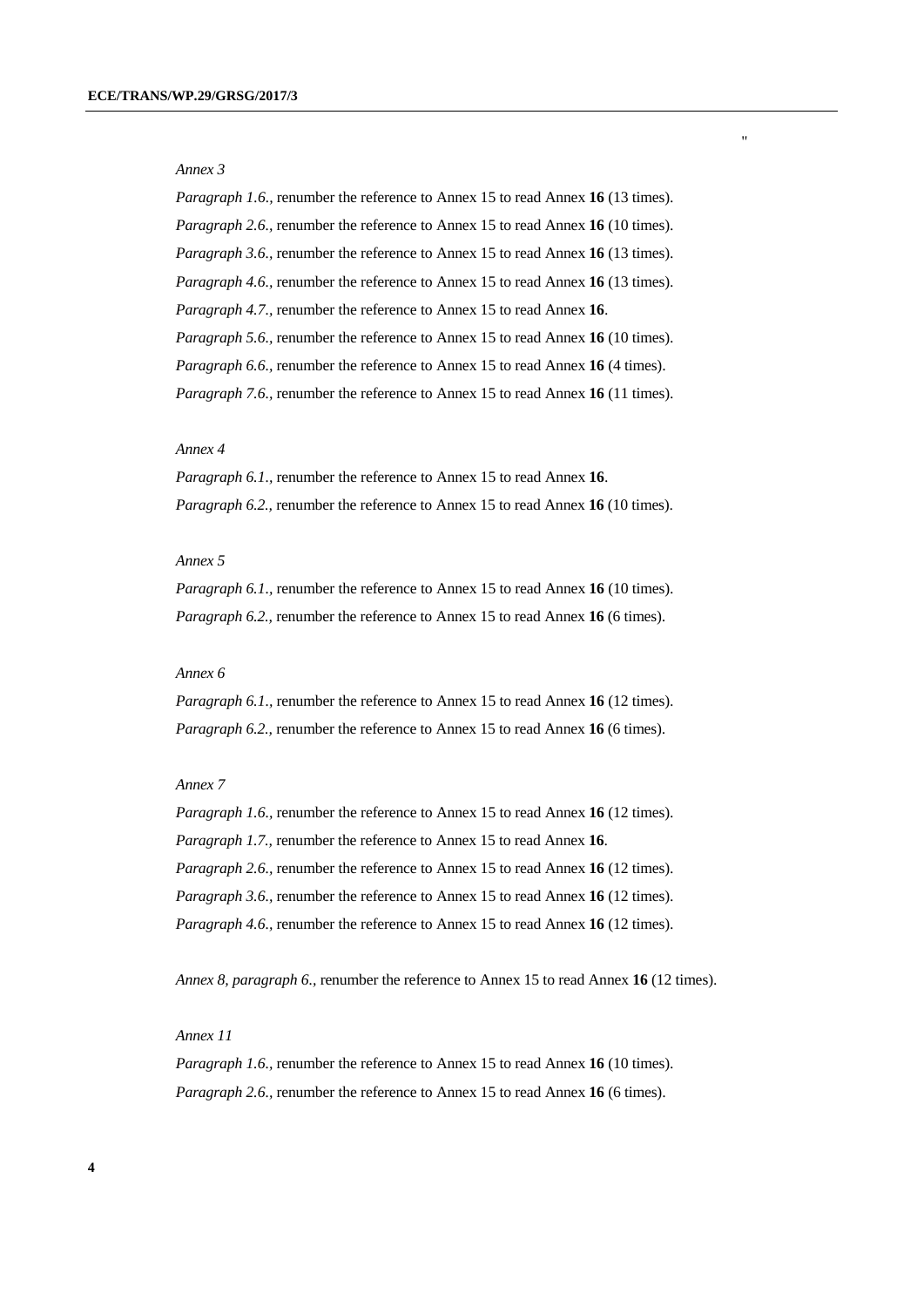*Paragraph 3.6.1.,* renumber the reference to Annex 15 to read Annex **16** (10 times). *Paragraph 3.6.2.,* renumber the reference to Annex 15 to read Annex **16** (6 times).

*Annex 12, paragraph 6.,* renumber the reference to Annex 15 to read Annex **16** (6 times).

*Annex 13*

*Paragraph 6.1.,* renumber the reference to Annex 15 to read Annex **16** (10 times). *Paragraph 6.2.,* renumber the reference to Annex 15 to read Annex **16** (6 times).

*Insert a new Annex 15,* to read:

# **"Annex** 15

# **Provisions regarding the approval of the non-seamless fuel line and/or couplings**

| 1. | <b>Definitions:</b>                                                                                |  |
|----|----------------------------------------------------------------------------------------------------|--|
|    | Fuel line: See paragraph 2.21. of this Regulation.                                                 |  |
|    | Coupling: See paragraph 2.22. of this Regulation.                                                  |  |
| 2. | <b>Component classification (according to Paragraph 2 Figure 1):</b>                               |  |
|    | Fuel line and coupling can be of Class 0, 1, 2 or 2A.                                              |  |
| 3. | <b>Classification pressure:</b>                                                                    |  |
|    | Parts of Class 0:<br><b>WP</b> declared                                                            |  |
|    | Parts of Class 1:<br>3,000 kPa                                                                     |  |
|    | Parts of Class 2:<br>450 kPa                                                                       |  |
|    | Parts of Class 2A:<br>120 kPa                                                                      |  |
| 4. | Design temperatures:                                                                               |  |
|    | -20 °C to 120 °C                                                                                   |  |
|    | For temperatures exceeding the above-mentioned values, special tests<br>conditions are applicable. |  |
| 5. | <b>General design rules:</b>                                                                       |  |
|    | The couplings shall be compatible with the fuel line.                                              |  |
|    | Specific care shall be taken against galvanic corrosion.                                           |  |
|    | Stainless steel fuel line shall only be used in combination with stainless<br>steel couplings.     |  |
| 6. | Applicable test procedures:                                                                        |  |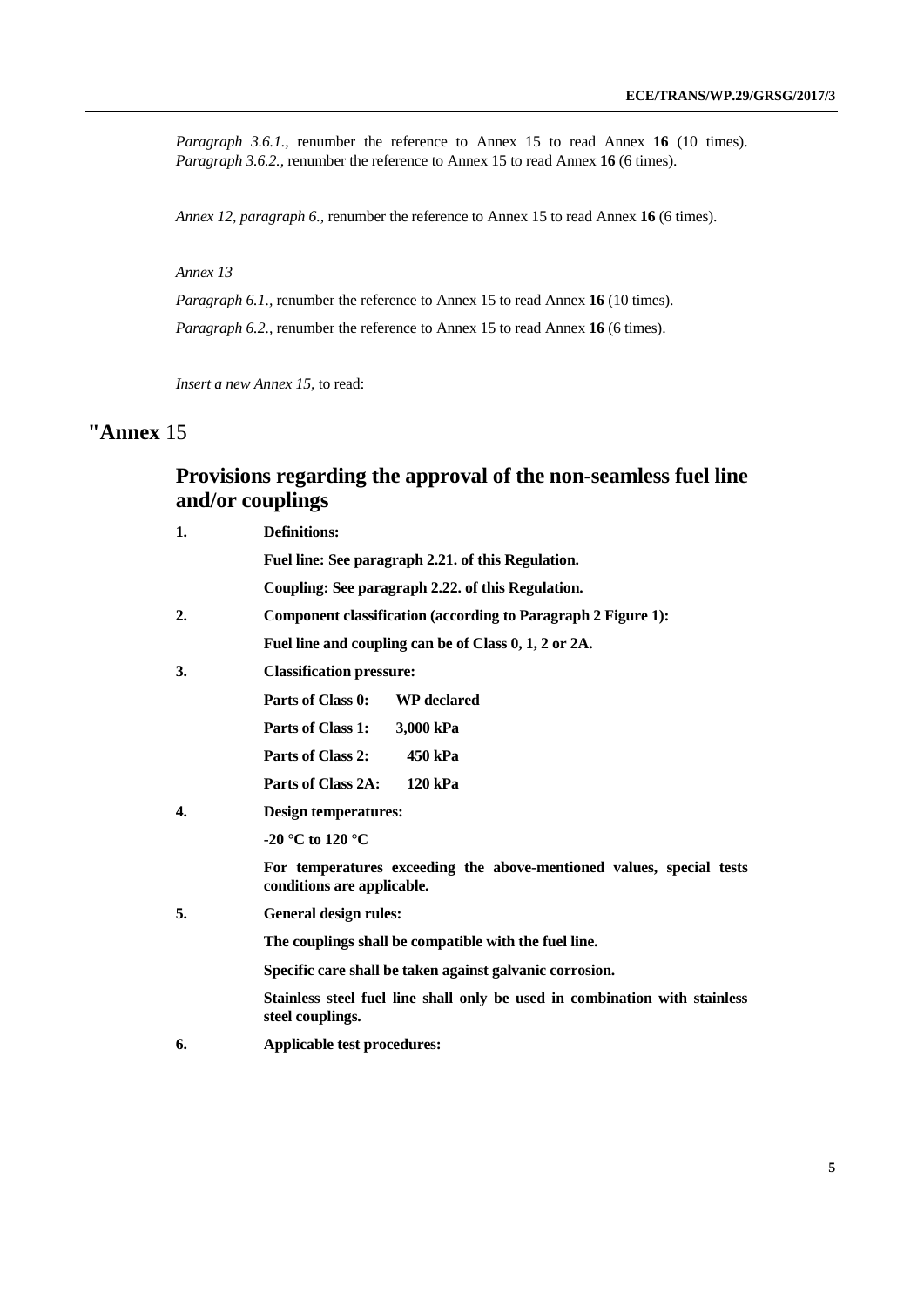| 6.1. | For parts of Classes 0 and 1: |                       |  |
|------|-------------------------------|-----------------------|--|
|      | <b>Overpressure test</b>      | Annex 16, para. 4.    |  |
|      | <b>External leakage</b>       | Annex 16, para. 5.    |  |
|      | <b>High temperature</b>       | Annex 16, para. 6.    |  |
|      | Low temperature               | Annex 16, para. 7.    |  |
|      | <b>LPG</b> compatibility      | Annex 16, para. 11.** |  |
|      | <b>Resistance to dry heat</b> | Annex 16, para. 13.** |  |
|      | Ozone ageing                  | Annex 16, para. 14.** |  |
| 6.2. | For parts of Class 2 or 2A:   |                       |  |
|      | <b>Overpressure test</b>      | Annex 16, para. 4.    |  |
|      |                               |                       |  |

| Ful parts of Class 2 of $2\pi$ . |                       |
|----------------------------------|-----------------------|
| <b>Overpressure test</b>         | Annex 16, para. 4.    |
| <b>External leakage</b>          | Annex 16, para. 5.    |
| <b>High temperature</b>          | Annex 16, para. 6.    |
| Low temperature                  | Annex 16, para. 7.    |
| <b>LPG</b> compatibility         | Annex 16, para. 11.** |
| <b>Corrosion resistance</b>      | Annex 16, para. 12.*  |
|                                  |                       |

- **6.3. Specific requirements on the fuel line and/or couplings or combination:**
- **6.3.1. The fuel line and/or coupling shall be tested for an endurance test consisting out of 100,000 cycles.**

**1 Cycle consist out of pressure ramp from 0 up to WP.**

**The coupling shall only be tested using a compatible fuel line.**

**After the endurance test, the fuel line and or coupling need to comply with the leakage test of Annex 16, paragraphs 4., 5., 6. and 7.**

#### **6.3.2. Bending test on the fuel line**

**Test the rigid fuel line according to the following procedure and acceptance criterion.**

**(a) Select a mandrel with an external diameter from the below table:**

| External diameter | Mandrel diameter                        |
|-------------------|-----------------------------------------|
| $\leq 8$ mm       | 3 times the external fuel line diameter |
| $> 8 \text{ mm}$  | 5 times the external fuel line diameter |

**(b) Bend the rigid fuel line over this mandrel once, forming a "U" shape.**

**(c) Close the ends of the rigid fuel line and subject it to the overpressure test according to Annex 16, paragraph 4.**

**\*\* Only for non-metallic parts**.

<sup>\*</sup> **Only for metallic parts.**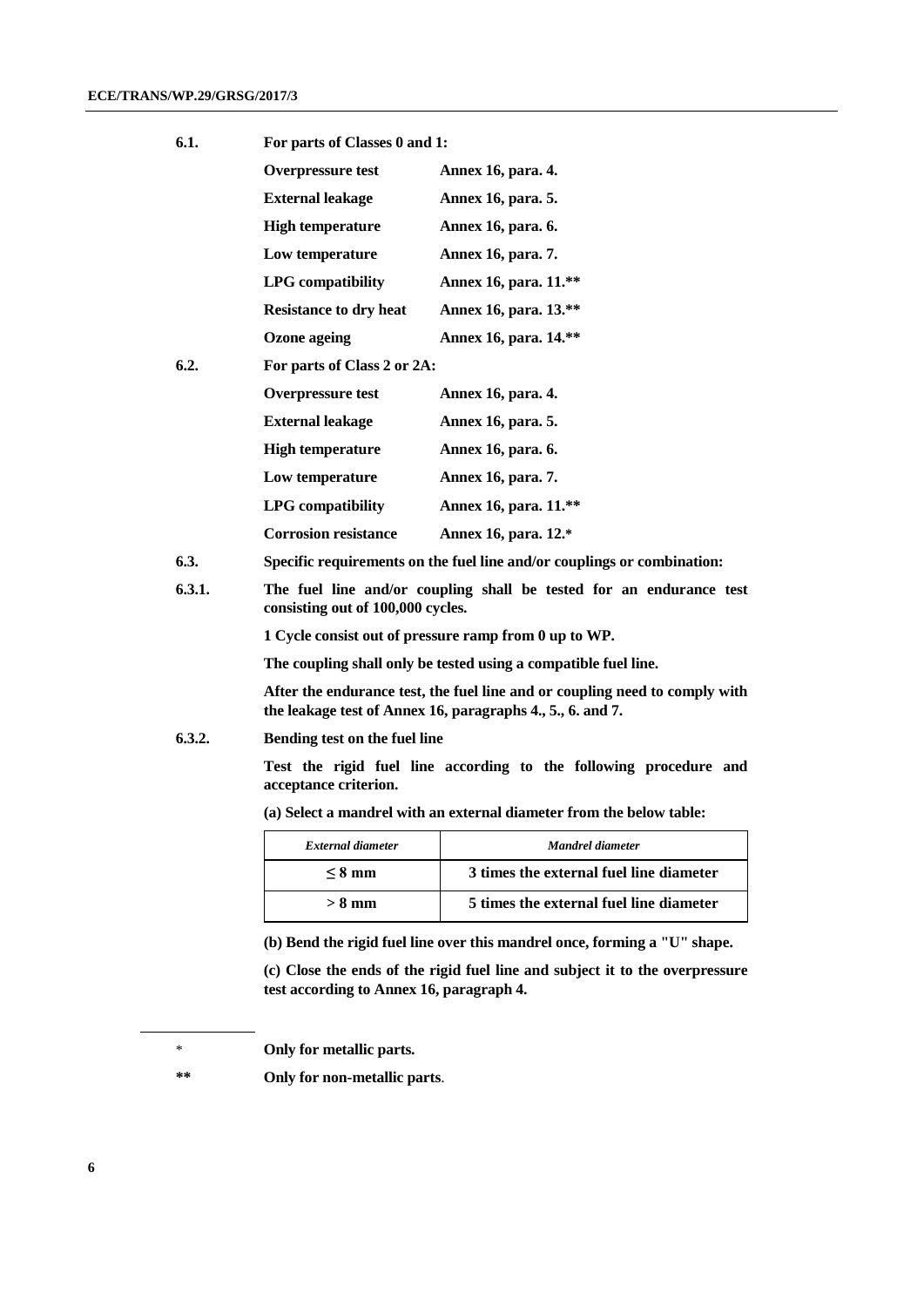**At the completion of the overpressure test, the rigid fuel line shall be tested according to the leakage test of Annex 16, paragraphs 5., 6. and 7.**

**6.3.3. Excess torque resistance**

**A coupling designed to be connected directly to threaded fittings shall be capable of withstanding, without deformation, breakage or leakage, a torque effort of 150 per cent of the rated installation value delivered by the manufacturer, according to the following test procedure:**

**(a) Test an unused component, applying the torque adjacent to the fitting.**

**(b) For a component having a threaded connection or threaded connections, apply the turning effort for 15 minutes, release the turning effort, then remove the component and examine it for deformation and breakage.**

**(c) Perform the leakage test according to Annex 16, paragraphs 5, 6 and 7.**

**(d) Perform the overpressure test according to Annex 16, paragraph 4.**

**6.3.4. Vibration test**

**Vibrate the coupling connected according to the manufacturer's specification to a compatible fuel line using the test described in Annex 16, paragraph 10.5.4., procedure A.**

**After this test the tested sample shall comply with the test described in Annex 16, paragraphs 4, 5, 6 and 7.**

**6.3.5. Pull-off**

**Test the coupling, attached to compatible fuel line and coupled to its mating part or parts, according to the following procedure and acceptance criterion.**

**Secure the subject specimen in an appropriate test fixture, then statically apply a tensile load along the fuel line axis at a maximum rate of 250 N/min until the fuel line separates from the coupling.**

**The force (F), in Newton, required to pull apart the fuel line from its coupling shall be that calculated as:**

 $\mathbf{F} = (\pi \cdot \mathbf{d} \cdot \mathbf{P})/10$ 

**where**

**d is the internal diameter, in millimetres;**

**P is the maximum working pressure, in bar.**

**6.3.6. Brass material compatibility**

**All fuel line and couplings having brass components shall be subjected to the brass material compatibility test according to ISO 15500-2:2012.**

**After this test the fuel line and couplings shall comply with the Annex 16 paragraph 4, 5, 6 and 7 tests**."

*Annex 15 (former),* renumber as Annex 16.

*Annex 16 (former),* renumber as Annex 17.

*Annex 17 (former),* renumber as Annex 18.